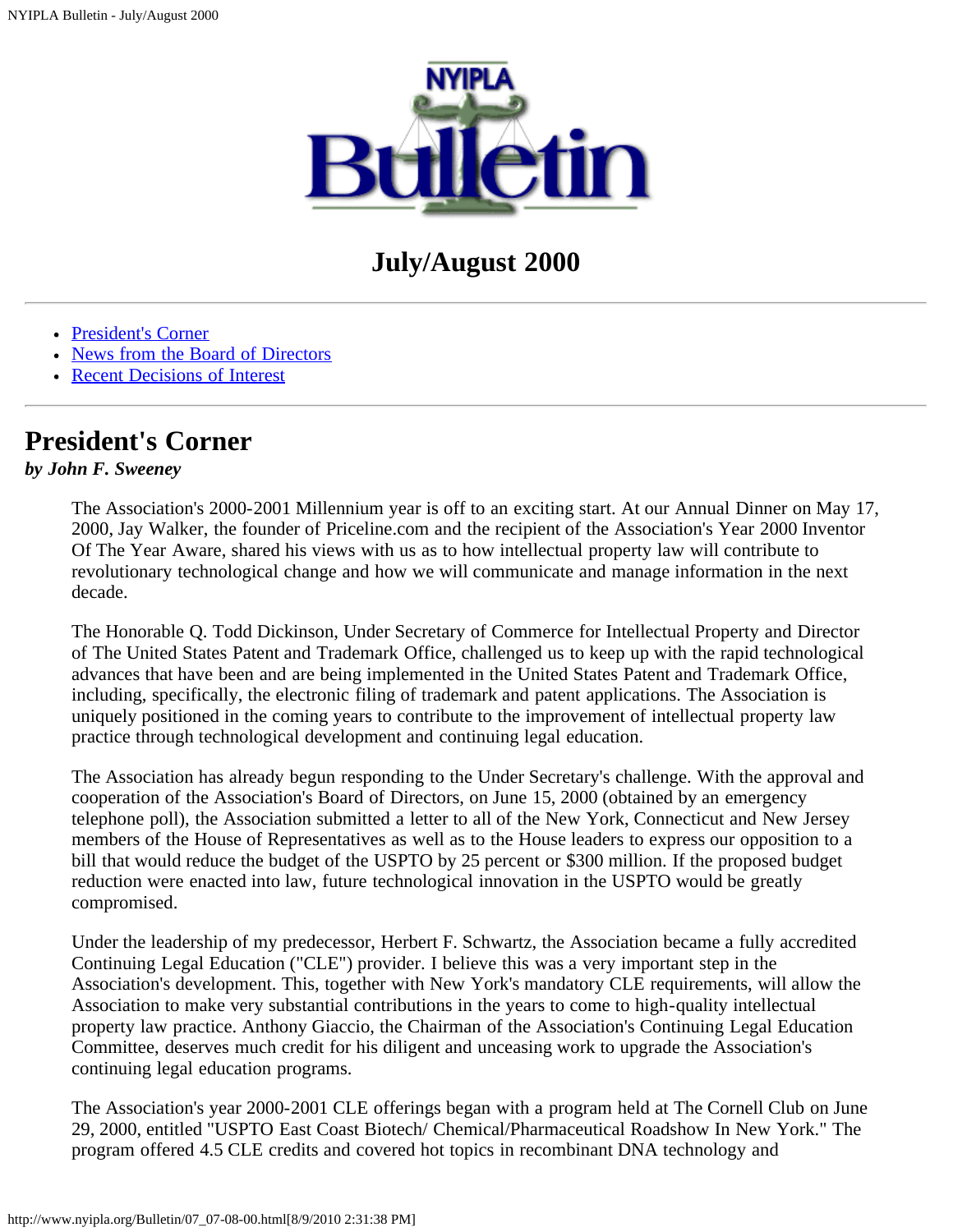immunology, along with other pharmaceutical and biotechnology issues. The program was co-sponsored by The New Jersey Intellectual Property Law Association.

On July 8, 2000, the Association, along with the American Bar Association, co-sponsored the ABA's Intellectual Property Law Section reception and cocktail party during the ABA Annual Convention. The reception and cocktail party were held at The Grand Havana Club located at 666 Fifth Avenue in New York City.

In the Fall of 2000, the Association's CLE program will continue with a CLE weekend at the Tarrytown Hilton on October 14th and 15th, 2000. There will be a wide range of intellectual property law presentations. The weekend will also feature golf and tennis tournaments and a host of other athletic and social activities. You should have already received complete details about the Fall 2000 CLE program. We need your support and attendance.

I want to congratulate and welcome new Board members Dawn Buonocore, Cecilia O'Brien Lofters and Rory Radding, as well as incoming Association Secretary Edward Vassallo, as they begin their terms. I also want to welcome back to the Board: President-Elect Robert Neuner, First Vice President Richard DeLucia, Second Vice President Melvin Garner, and Treasurer John Murnane, along with Charles Baker, Edward Blocker, Ira Levy, Susan McHale, Marylee Jenkins and Mark Abate.

The Association's Committee Chairpersons and Board Liaisons for the new year are all in place. I would like to thank the membership for promptly submitting their Committee Preference Sheets. The Committee Chairpersons will be invited to attend the September 12, 2000 Board of Directors' meeting to report on their agendas for the coming year.

I am privileged to be able to serve as your President this year. I look forward to receiving your suggestions, comments and questions. With your help and support, I hope to be able to carry on the great tradition of our Association.

## <span id="page-1-0"></span>**News from the Board of Directors**

*by Melvin C. Garner and Edward E. Vassallo*

Annual Meeting of the Association

The Annual Meeting of The New York Intellectual Property Law Association, Inc. was held at the Yale Club on Wednesday, May 17, 2000. The President of the Association, Herbert Schwartz, was unexpectedly called away on business. As a result, the Past President, Howard Barnaby, presided and called the meeting to order.

The Secretary, Melvin Garner, reported that a quorum was present. He noted that 100 votes are needed for a quorum, and he had 138 proxies. Mr. Barnaby asked for a motion to waive the reading of the minutes of the prior Annual meeting of May 12, 1999. The motion was approved.

Since Mr. Schwartz could not be present, there was no Report of the President. However, Mr. Barnaby stated that Mr. Schwartz considered the Association's expanded continuing legal education program and its attraction of new members, as being particular accomplishments during the last year. Mr. Barnaby also reported that Mr. Schwartz wished to thank retiring members of the Board of Directors, as well as the Committee Chairs for making the year a success.

A moment of silence was held for those members of the Association who had died during the past year.

John Murnane gave the Annual Treasurer's Report and the Auditor's Report. He noted that as of the same time last year, the Association had \$428,000 in assets, and this year it has \$468,000 in assets. A motion to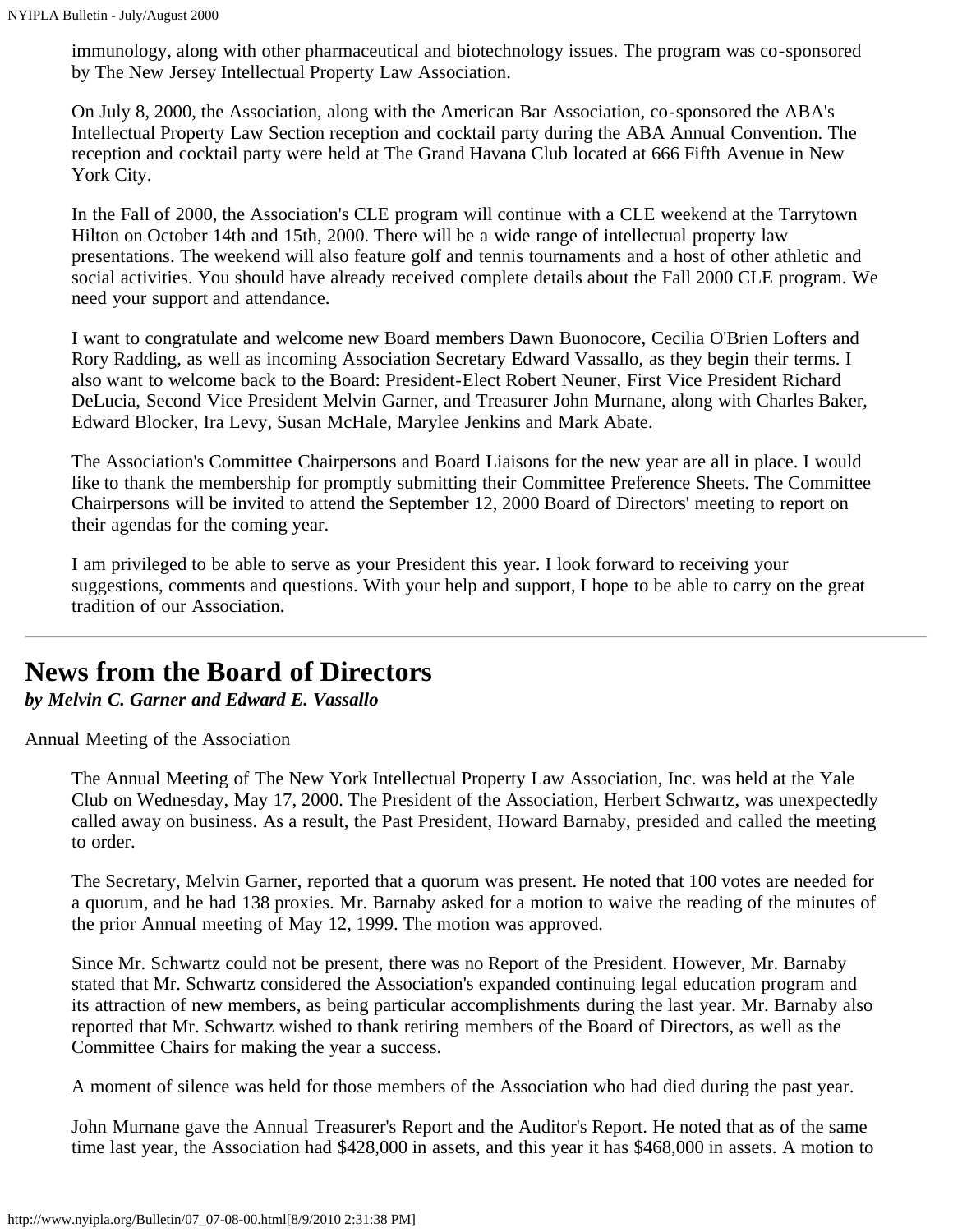adopt the reports was unanimously approved.

Mr. Garner read a list of the committees. As each committee was called, the Chair of that committee, or a designated representative, gave a summary of the Committee's activities for the year.

Mr. Barnaby presented a report of the Nominating Committee. The Nominating Committee proposed Robert Neuner as President Elect, Richard L. DeLucia as First Vice President, Melvin C. Garner as Second Vide President, John D. Murnane as Treasurer and Edward E. Vassallo as Secretary. For the Board of Directors, Dawn Buonocore, Cecilia O'Brien Lofters and Rory J. Radding were nominated for three-year terms. Herbert F. Schwartz, Mark J. Abate, Howard B. Barnaby, Alice Brennan and Peter Saxon were nominated for the next Nominating Committee. Upon a unanimous vote of the proxies and the members in attendance, the persons nominated by the Nominating Committee were elected. Mr. Barnaby requested a motion that the Secretary cast a single unanimous vote for the slate proposed by the Nominating Committee. The motion was made and seconded and approved. Mr. Barnaby declared the slate elected.

The past Presidents in attendance escorted the new President, John Sweeney, to the podium. Mr. Barnaby congratulated him and presented him with a gavel. Mr. Sweeney thanked the Association for his election and briefly outlined his agenda for the coming year. This agenda includes additional efforts in providing continuing legal education, work on amicus briefs, and promoting civility among the patent bar.

Mr. Sweeney entertained a motion to adjourn the meeting, and it was so adjourned.

#### Board Meeting

The Board of Directors met at the Yale Club following the NYIPLA Annual Meeting on May 17th. President John Sweeney presided.

John Murnane presented the Treasurer's Report. Upon motion, the Treasurer's Report was approved. A discussion followed concerning whether the Board should vote to increase the annual membership dues from \$75 to \$100. Howard Barnaby suggested that the Board review the Association's bylaws to determine whether the increase was permissible. Upon motion, the Board voted to so raise the dues, subject only to review of the bylaws for the reason suggested by Mr. Barnaby.

A discussion followed whether the Board should vote to retain Star Consultants (Michael Isaacs) as Executive Director. Materials received from Mr. Isaacs, which outlined the administrative operations that would be performed by Star Consultants, were distributed to the Board. Those operations include CLE programs, financial and membership administration, board and committee support, as well as "part-time executive director." The Board decided to table the discussion until the September 12, 2000 meeting so that it could consider further the impact of the retainer upon the Association's budget.

The Board briefly discussed possible improvements to the Association's nyipla.org web site, possible speakers for the March 23, 2001 Judges' Dinner, and the schedule and location of the Board meetings in 2000 and 2001.

## <span id="page-2-0"></span>**Recent Decisions of Interest**

*By Thomas A. O'Rourke*

Doctrine of Equivalents

In *Kraft Foods, Inc. v. International Trading Co.*, No. 99-1240 (Fed. Cir. Feb. 14, 2000), the Federal Circuit affirmed a summary judgment of no literal infringement but reversed on the issue of non infringement under the doctrine of equivalents because the district court misapplied the CAFC earlier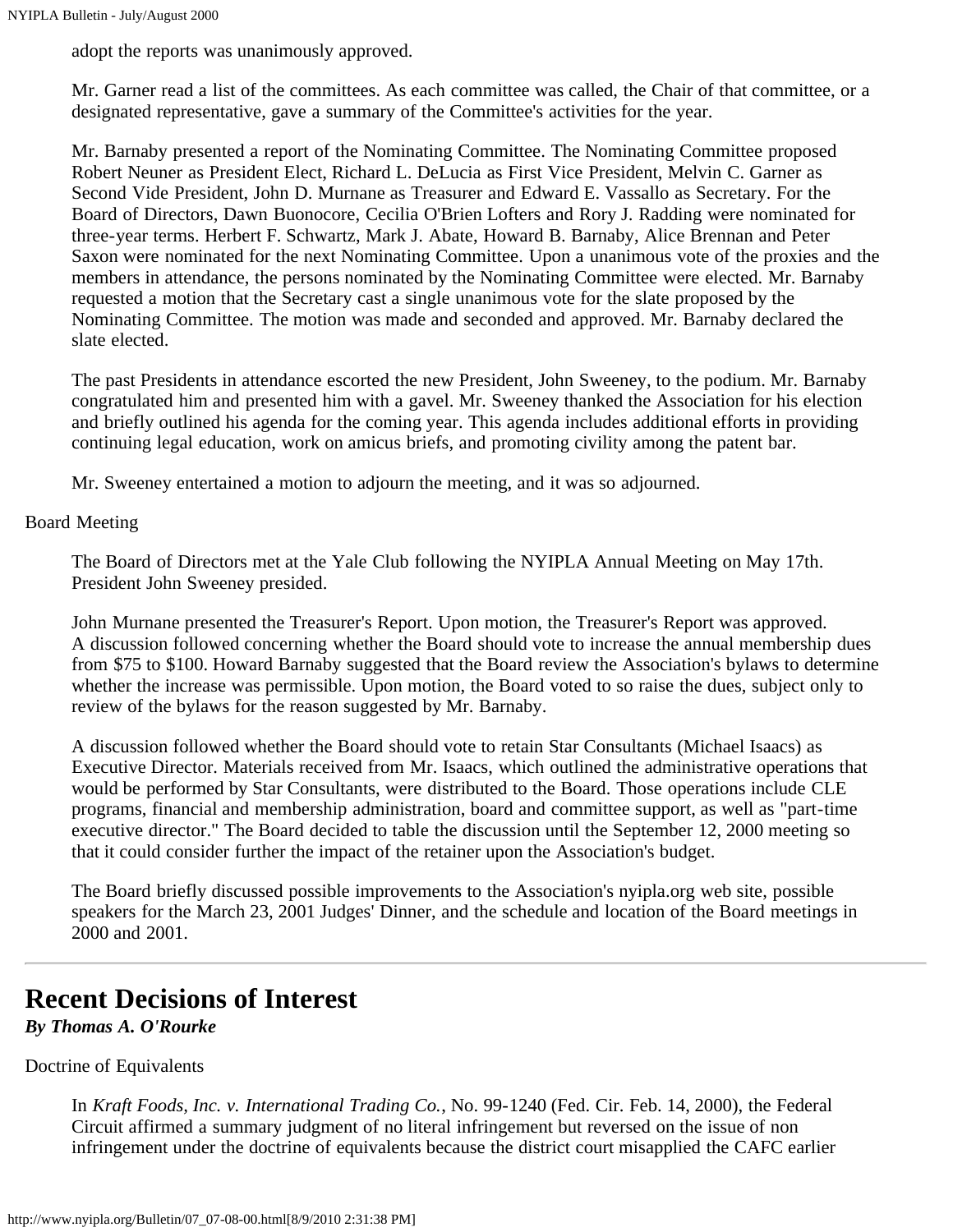decision *Chiuminatta Concrete Concepts, Inc. v. Cardinal Industries, Inc.*, 145 F.3d 1303 (Fed. Cir. 1998) when it ruled that the doctrine of equivalents could not reach preexisting technology. Claim 1 of the patent required "a protecting back panel adhered immovably" to the bottoms of at least two compartments of a food tray. ITC manufactured and sold a multi-compartment food tray that had flexible labels made from a polypropylene laminate adhered to the bottom of its compartments. The district court determined that the claim term "a protecting back panel" required that the back panel be a relatively rigid structure. Because ITC used flexible labels in its tray the district court granted SJ of no literal infringement. Despite the fact that the disputed claim term was not written in means-plus-function format as was the claim term at issue in *Chiuminatta* the district court relied on *Chiuminatta*, to rule that, as a matter of law, the doctrine of equivalents could not be used to cover the flexible labels because the labels were preexisting technology to the patent.

On appeal, Kraft argued that the doctrine of claim differentiation precluded interpreting the claim to only panels made of a relatively stiff material since a dependent claim expressly recited the relatively stiff characteristic. The Federal Circuit rejected Kraft's argument and affirmed the claim construction that the "protecting back panel" required a relatively rigid structure. The Federal Circuit noted that the doctrine of claim differentiation only creates a rebuttable presumption that each claim in the patent has a different scope. The Federal Circuit reversed the grant of summary judgment of no infringement under the doctrine of equivalents holding that *Chiuminatta'*s objection to finding equivalents for preexisting technology only applies to means-plus-function claim elements, which by statute incorporate a structural equivalence analysis.

In *Cortland Line Co. v. Orvis Co.*, No. 99-1081 (Fed. Cir. Feb. 14, 2000), the Federal Circuit affirmed summary judgment ("SJ") of noninfringement, but vacated-in-part and remanded the district court's summary judgment of no trademark infringement on the grounds that the district court had ignored disputed issues of material fact regarding fair use and had failed to consider the issue of genericness. In order to construe the claim term "second end plate," the Federal Circuit determined, after reviewing the prosecution history and the specification of the patent, that this term required a flat disk structure abutting the cartridge spool. With respect to the "connecting means" claim language, the Federal Circuit reviewed the specification and interpreted this term in accordance with 35 U.S.C. § 112, sixth paragraph, to require the '003 patent's disclosed threaded couplings or their equivalents. Comparing the construed claim with the accused device the Federal Circuit determined there was no literal infringement. The Federal Circuit also determined that the accused fishing reel does not contain the equivalent of the threaded couplings under section 112, ¶6, because the grommet friction fit and the axle engagement provide the claimed "connecting" function in a substantially different way to obtain a substantially different result.

The Federal Circuit also affirmed the determination of no infringement under the doctrine of equivalents. The Court determined that the structural arrangements in dispute differ substantially. The prosecution history of the patent also supports a finding of no infringement under because arguments presented during prosecution to distinguish prior art similar to the Orvis fishing reel demonstrated a "clear and unmistakable surrender" of fishing reels constructed similar to the Orvis reel. On the issue of trademark infringement, the Federal Circuit determined that there were genuine issues of material fact on the question of fair use and remanded the action back to the district court for further proceedings regarding the trademark.

CAFC Applies Substantial Evidence Standard to Board of Appeals Findings

In *In re Gartside*, No. 99-1241 (Fed. Cir. Feb. 15, 2000), the Federal Circuit affirmed the decision of the Board of Patent Appeals and Interferences ("Board") holding that various claims of U.S. Patent Application Serial No. 07/798,627 were unpatentable as obvious under 35 U.S.C.§ 103. The Federal Circuit affirmed because the factual findings of the Board were based on substantial evidence, and because the Board did not err in concluding that the claims were unpatentable as a matter of law. Under the substantial evidence standard of review, a reviewing court determines whether a reasonable fact finder could have arrived at the agency's decision. The CAFC concluded that the plain language of 35 U.S.C. §§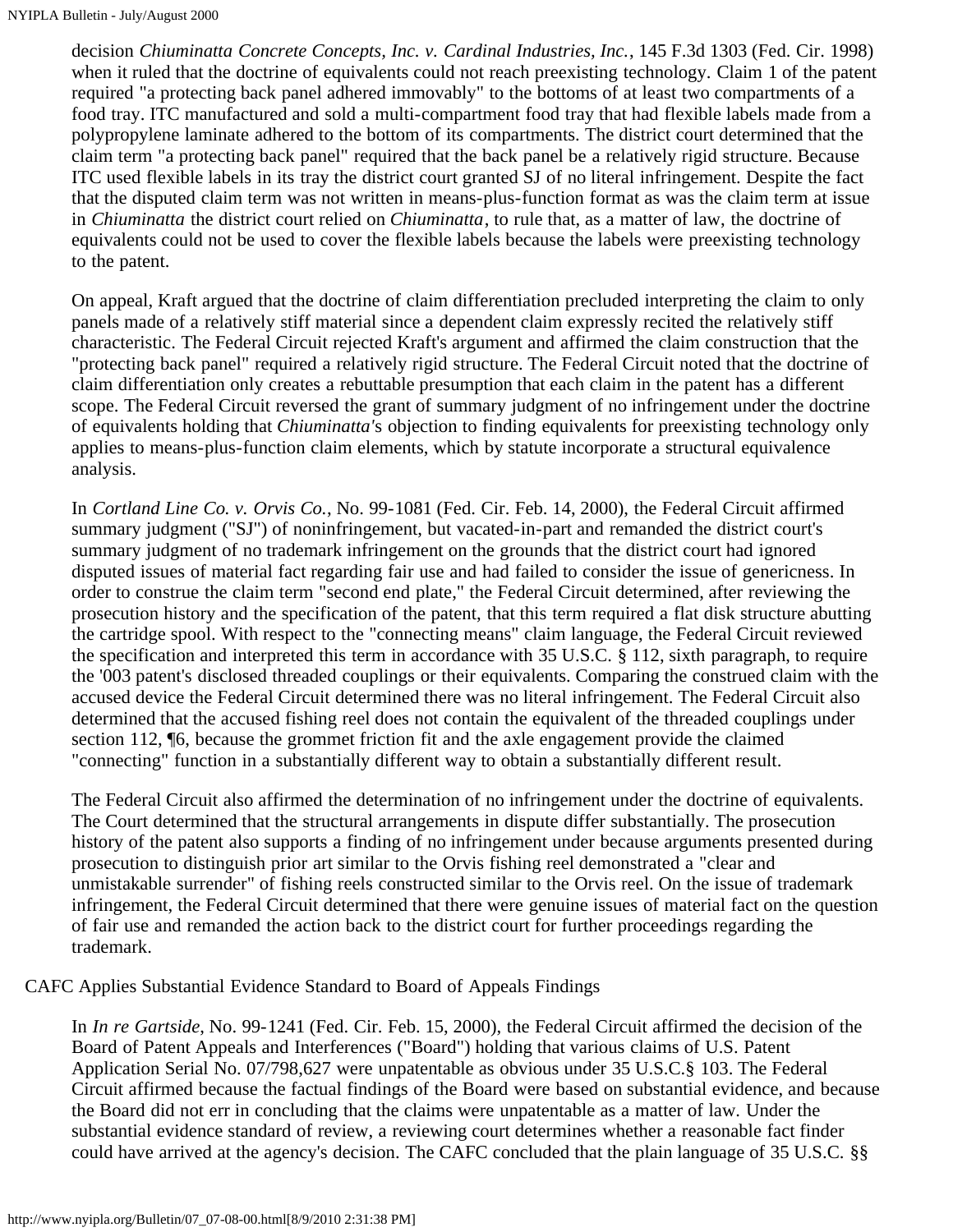7 and 144 demonstrates that the Board's decision are "on the record of an agency provided by statute." Thus, the Federal Circuit determined that "substantial evidence" is the appropriate standard for reviewing decisions of the Board.

### Appeal Transferred to Seventh Circuit for Lack of Jurisdiction

In *Nilssen v. Motorola, Inc*., No. 99-1223 (Fed. Cir. Feb. 9, 2000), the Federal Circuit reversed the district court's denial of Motorola's motion to transfer the appeal to the Seventh Circuit. In 1993, Nilssen ("Nilssen") sued Motorola in Illinois alleging patent infringement and various state law claims, including misappropriation of trade secrets, breach of contract, and promissory estoppel. There was no dispute that at the time the complaint was filed, jurisdiction was based in part on 28 U.S.C. § 1338. When the parties concluded discovery of the state law claims and prior to the start of discovery regarding the patent claims, the district court had a trial solely on the state law claims and dismissed the patent claims without prejudice under Fed. R. Civ. P. 41(b) and granted Nilssen leave to file a new complaint alleging patent infringement. In 1998, the judgment was granted against Nilssen on all of the state law claims, and Nilssen appealed. The Federal Circuit held that it had no jurisdiction over Nilssen's appeal because when the district court dismissed the patent claims without prejudice, the district court's jurisdiction ceased to be based either in whole or in part on § 1338. Consequently, the Federal Circuit could no longer assert jurisdiction under 28 U.S.C. § 1295(a)(1). The Court rejected Nilssen's argument that jurisdiction must always be resolved based on the situation at the outset of the suit as contrary to CAFC precedent. See *Gronholz v. Sears, Roebuck & Co.*, 836 F.2d 515 (Fed. Cir. 1997).

### Priority Award Vacated

In *Eaton v. Evans*, No. 99-1267 (Fed. Cir. Feb. 2, 2000), the Federal Circuit vacated a decision of Board of Patent Appeals and Interferences that Evans reduced the count to practice by December 1986, and remanded for further findings regarding Evans's date of reduction to practice as well as Eaton's dates of conception and reduction to practice. The Board found that Evans had conceived the invention by October 3, 1986, and that Evans actually had reduced the invention to practice by December 1986 relying on an employee's notebook. The notebook mentioned using an oscilloscope in the actual reduction to practice rather than using the claimed sense amplifier. The Board concluded that Eaton constructively reduced the subject matter to practice in February 1987 when he filed his patent application.

The Federal Circuit concluded that the Board erred in finding that Evans had reduced the count to practice by December 1986. In order to establish an actual reduction to practice in interferences a party must satisfy a two-prong test: (1) construction of an embodiment that meets every element of the interference count; and (2) the operation of that embodiment for its intended purpose. These aspects of the test are two distinct requirements, and both must be satisfied to establish an actual reduction to practice. Because Evans had used an oscilloscope and had not used a sense amplifier, an element specifically recited in the count, in his actual reduction to practice. The Federal Circuit concluded that he was not entitled to an actual reduction to practice in December 1986.

## Pleading Patent Infringement

In *Phonometrics, Inc. v. Hospitality Franchise System, Inc.*, No. 99-1086 (Fed. Cir. Feb. 9, 2000), the Federal Circuit reversed the district court's dismissal of the complaint for failure to state a claim upon which relief could be granted. During the pendency of the suit, the Federal Circuit construed the claims of the patent in suit in two unrelated cases. After the Federal Circuit rendered its claim constructions in the two lawsuits, the district court, sua sponte, dismissed Phonometrics's complaint, under Fed. R. Civ. P. 12(b)(6) and gave the plaintiff twenty days to amend the complaint to include express allegations of infringement of each claim in light of the claim construction. The first issue before the Federal Circuit was whether it had jurisdiction to hear an appeal before a final judgment was entered by the district court. The Federal Circuit applied Eleventh Circuit law, which permits a plaintiff to immediately appeal a dismissal with leave to amend. With respect to the merits of the appeal, the Federal Circuit, following Eleventh